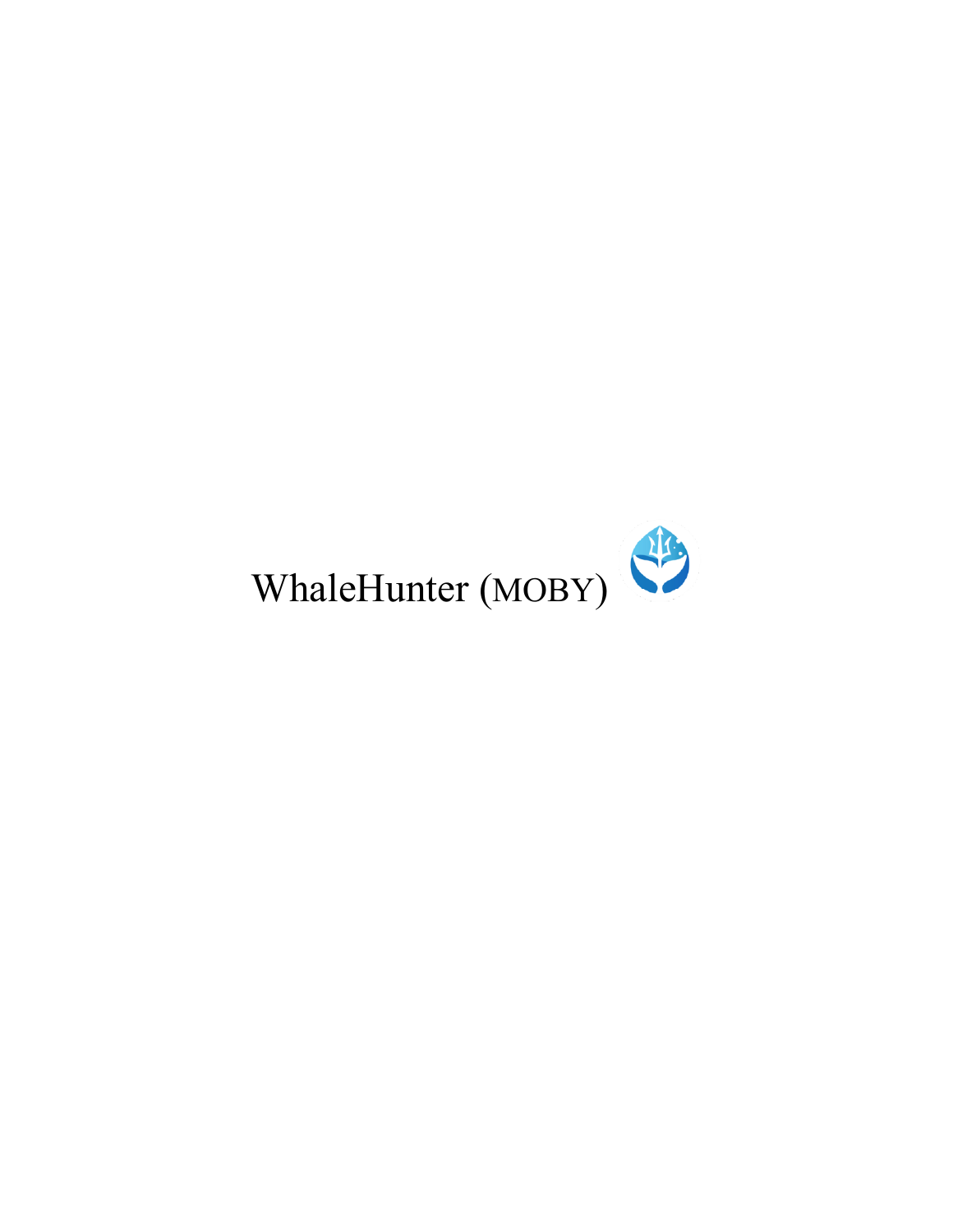## Introduction

WhaleHunter (MOBY) is a token, community and platform that helps members trade with the market movers of the cryptocurrency environment (Whales). Being a *whale* refers to holders of large wallets. Whales often are skilled traders, have some type of insider information are gambling or got lucky. WhaleHunter selects the proven historically successful whale wallets to trade with.

Whale trades often move cryptocurrency markets. This is especially true for smaller projects. The WhaleHunter team and its community take publicly available whale wallet addresses, analyze the wallet trading history, select those wallet addresses with a historical profitable trading history and then track that wallets movements. When the selected wallets make trades, WhaleHunter automated bots will trade with them.

## Vision

We drift slowly, silently, waiting to see movement in the water. Our vision is to grow a community big enough to find whales; the monsters of the crypto environment. With the alt-coin market gaining popularity at a record pace, many new sailors get lost navigating the ebb and flow of the Market Sea. Some sadly turn to random internet sites shilling promises of moons and 100x rockets; only to discover that investments often fade like shooting stars. WhaleHunter software, aided by analysis and automated trading bots sets sail for the market influencers with our BEP-20 token ship MOBY.

## Problem Statement

Due to the massive size of their trades whales often exponentially increase a tokens value when entering into a project and significantly create downward pressure when exiting. This downward price pressure is often compounded by a massive panic-sell off. Without a WhaleHunter alert you risk leaving your 5x, 10x or 20x profit on a whim. Will you open up your wallet and find your profits sunk because you weren't paying attention for a couple of hours?

## Token-Use Description

Many Meme projects are popular and fade. The most successful long-term cryptocurrency projects have realworld ongoing use. The WhaleHunter platform centers around automated trading following the wallet addresses of successful market movers.

WhaleHunter gives you real-time access to what successful market movers are buying and selling. Searching through and vetting new projects isn't a sustainable strategy due to the limited graphical information, rapid increase in price after launch and sheer volume of new coins released daily.

WhaleHunter trackers identify wallets with successful historical trading histories, follow them and make trades when those wallets make trades. Using WhaleHunter means trading *with* the market movers. This strategy gives you priority access to buying in at a lower price prior to the general populace.

Using WhaleHunter also means securing profits. Due to the massive size of their trades, whales often exponentially increase a tokens value when entering into a project. The opposite is true when they exit a position. This downward price pressure is often compounded by a massive panic-sell off. Automated sell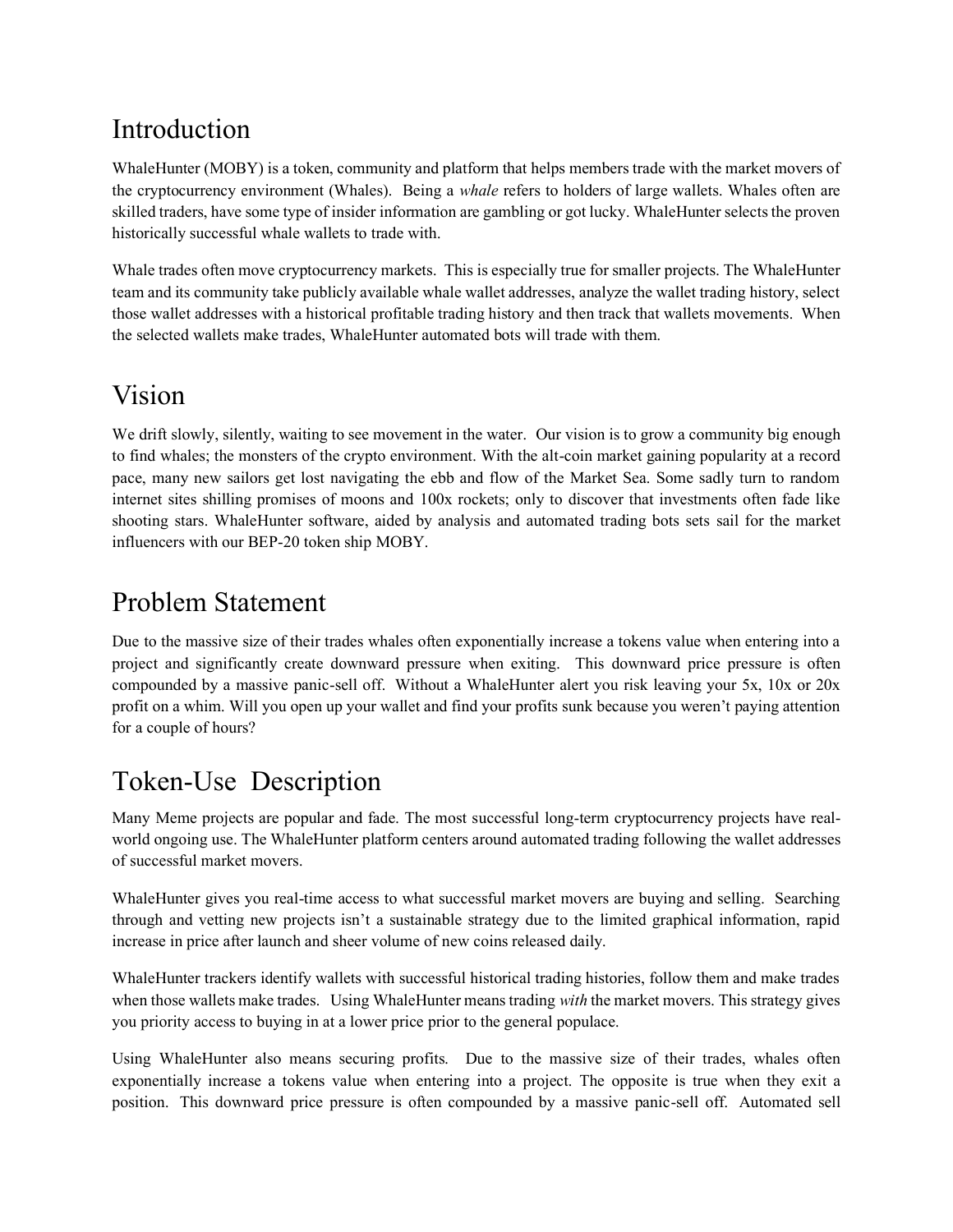features empowered by WhaleHunter mean you will be able to set a target profit percentage and sell automatically.

The WhaleHunter development team is currently working on graphical and technical analysis tools for multiple blockchains. These coin/token graphs will show the user plotted entry and exit points paired with percentage of profit or loss. The real-tine portfolio tracker being developed will also automatically display your total wallet value (including NFT's) for multiple blockchains.

## Token Economics, Supply & Distribution

We designed MOBY to have long-term favorable tokenomics by utilizing a 6% tax on all transactions (buy, sell and transfers). Two of the six percent is locked into the liquidity pool (LP), the second two percent is redistributed among all the current holders, and the final two percent of the tokens are burnt and buried 20,000 leagues under the sea, never to resurface.

MOBY has a total supply of 200 million tokens. Of that 200 million tokens, 45% will be available at launch (90 million). 40% of MOBY supply (90 million) was made available for a presale. Initial deployment of tokens included 10% for the development team and 5% for covering future marketing costs  $\&$  server fees.

#### **Value for MOBY Holders**

WhaleHunter provides a free tier that includes limited wallet tracking. Meme coins are fun but their profit and longevity isn't usually sustainable. Successful projects provide their investors with utility. WhaleHunter provides a free tier that includes limited wallet tracking. This free version has a limited number of wallets you can track, lacks the access to established wallets and is ad supported. We want the community to benefit and as a community we grow. Investors who take their MOBY tokens gain access to private tiers. These premium tiers include advanced individual wallet tracking, customizable real-time alerts, personal wallet connections (automated portfolio tracking), NFT market access, automated rug-check of new coins, automated bot trading (limit orders, trailing sell orders, whale auto buy/sell)

#### - **WhaleHunter FREE**

- o Free
- o Live tracking of the most whale trades
- o Tracker only available on ETH/BTC
- o Website banner ads visible

#### - **WhaleHunter Tier 1**

- o Investors staking a minimum of \$250 USD gain access to Tier 1 features.
- o FREE tier features
- o Addresses to the top 5 whales of the week
- o Ads disabled
- o Track and save multiple custom whale lists
- o Harpoon alerts (buys/sells) updated ever 60 seconds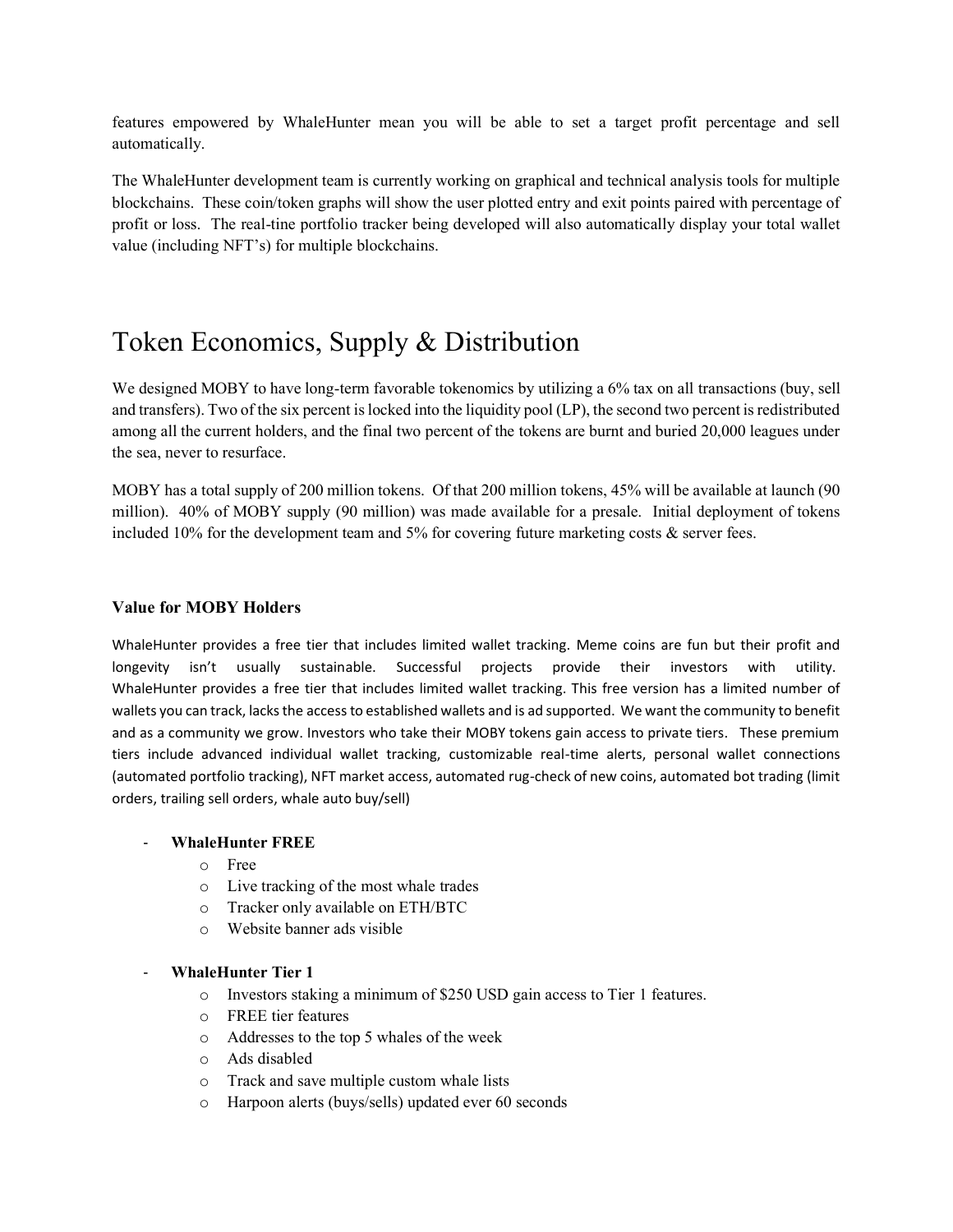- o Group whale lists
- o Aggregate Alerts *(Basic Features only show single TXs. Level 2 would show you aggregate moves, say a whale spreads 500 BNB of purchases over 50 TXs, each for 10 BNB, over a 24 hour period. Whales are often smart enough not to dump in one move.)*

#### - **WhaleHunter Tier 2**

- o Investors staking a minimum of \$500 gain access to Tier 2 features.
- o Tier 1 features
- o Plotted chart of your trading history across multiple blockchains
- o Whale-of-the-week NFT lottery access
- o Access to the NFT marketplace
- o Harpoon alerts in real time

MOBY holders are also empowered to govern the ecosystem and future directions of the projects through community votes. Providing a utility token with redistribution, locked liquidity, and verifiable burn transactions is just the beginning towards financially independent freedom.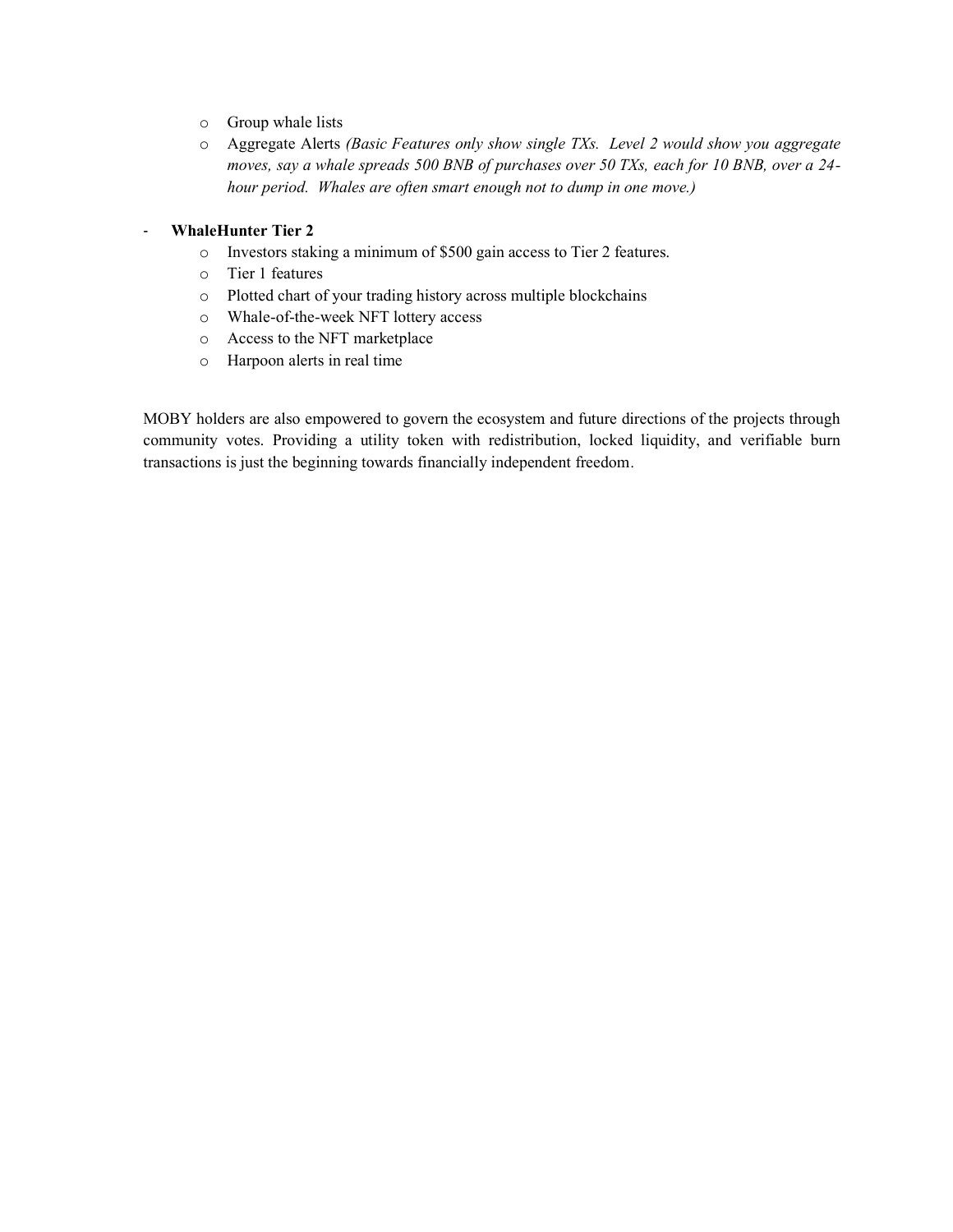# Roadmap

#### **Q2 2021**

- Dev team assembled completed
- Roadmap of vision completed
- Token creation & deployment completed
- Whale tracking program ' beta' created completed
- Track whales on different blockchains completed
- Compile social media team completed
- Beta testing and launching website completed
- 30 Day Presale in process (ends June 20th, 2021)
- Token audit in process
- White paper complete completed
- Complete lock liquidity for sixteen months in process
- List on PancakeSwap with liquidity from presale
- Community building & increase social media presence
- Listing token on awareness sites (e.g., Blockfolio /QueenDeco/CMC)
- Incorporate ads on website for non-premium tier members

#### **Q3 2021**

- Auto Rug check new coin feature integration in website
- Community contests
- NFTs Marketplace and giveaways
- Merch!

#### **Q4 2021 and Beyond:**

- MOBY friendly downloadable app!
- WhaleHunter achievement awards